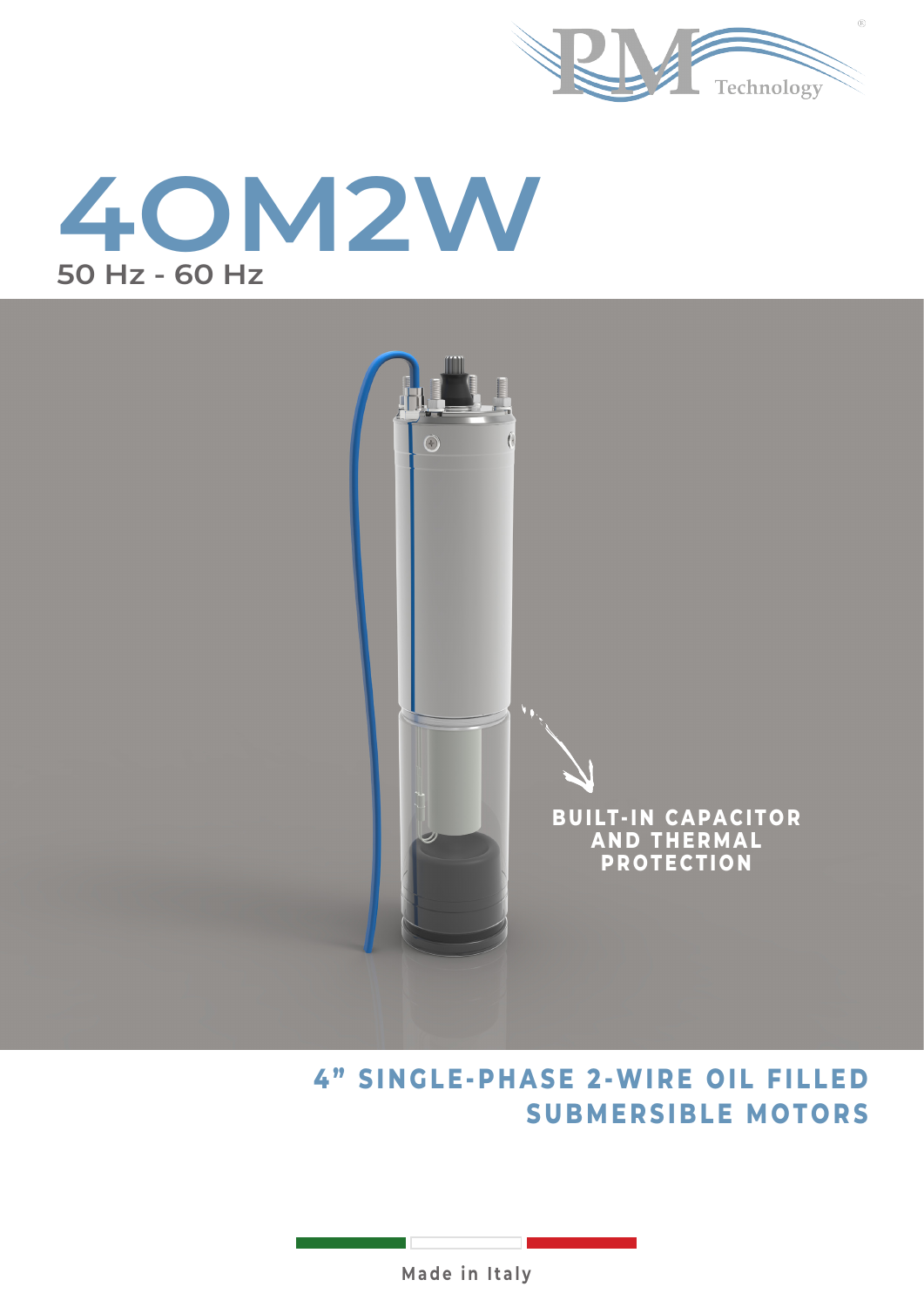

#### **TECHNICAL SPECIFICATIONS**

**REWINDABLE MOTORS**

**MOTOR/PUMP FLANGE** 4" NEMA STANDARD

**POWERS** Single-phase 50 Hz: from 0,75 to 1,5 Hp Single-phase 60 Hz: from 0,5 to 1,5 Hp

**VOLTAGE** Single-phase: 230 V / 50 Hz - 220 V / 60 Hz

**THRUST LOAD** 2000 N

## **CONSTRUCTION FEATURES**

**BUILT-IN CAPACITOR AND THERMAL PROTECTION**, which allow an immediate use of the motor without needing to install an electrical control panel of protection.

**PARTS IN CONTACT WITH WATER** all made in AISI 304 stainless steel.

**EXTERNAL SLEEVE AND BOTTOM** made in AISI 304 stainless steel. More specifically, sleeve is made of AISI 304L (Low carbon) to avoid possible corrosions of the welding.

**UPPER BRACKET** made in cast iron with cataphoresis treatment and protected with an AISI 304 stainless steel cover. Sleeve clamping is ensured by 4 inserts.

**MECHANICAL SEAL** made in graphite/ceramic in the standard version; SIC-SIC version available upon request.

**BALL BEARING** duly oversized to ensure a long lasting motor.

**STATOR** with 24 slots, specifically developed to achieve maximum electrical yield. Airtight sealed and immerged in selected mineral white and highly refined oil, suitable to be used in drinking water (F.D.A., *Food and Drug Administration*, approved).

**REMOVABLE POWER CABLE-CONNECTOR** to ensure a perfect sealing, also in the most critical conditions, and to aid maintenance operations. More specifically, the connector prevents oil from rising in the conductors up to the joint, thus enabling immersion at greater depths. The power cable complies with all major standards on the use in drinking water (KTW, ACS, WRAS).

**SHAFT** made in carbon-steel alloys in the rotor area, to foster electrical features. AISI 304 stainless steel projection.

**SAND PROTECTION FILTER** in addition to the standard sand protection system. It's a special filter that stops any impurities that may get in contact with the external face of mechanical seal. This ensures a longer mechanical seal lifetime.

**100% TESTED**, all motors are tested at the end of the line. Seal and electrical checks are carried out on all motors.

# **VERSIONS UPON REQUEST**

Different voltage Sic-Sic mechanical seal

#### **OPERATING LIMITS**

 $(n)$ 

**DEGREE OF PROTECTION** IP 68

**INSULATION CLASS** F

**VOLTAGE TOLERANCE** -10% / +10%

**PUMPED LIQUID TEMPERATURE**  $0^{\circ}C - 35^{\circ}C$ 

**MIN. COOLING FLOW**  $0.1$  m/s

**MAX. STARTS / HOUR**  $30$ 

**MOUNTING** Vertical and/or horizontal

**MAX. IMMERSION DEPTH** 200 m

#### **A C C E S S O R I E S**

Cable lengths: 20 m or 30 m Sacrificial anode Control panels *E.S.P.*

#### **DIMENSIONS**

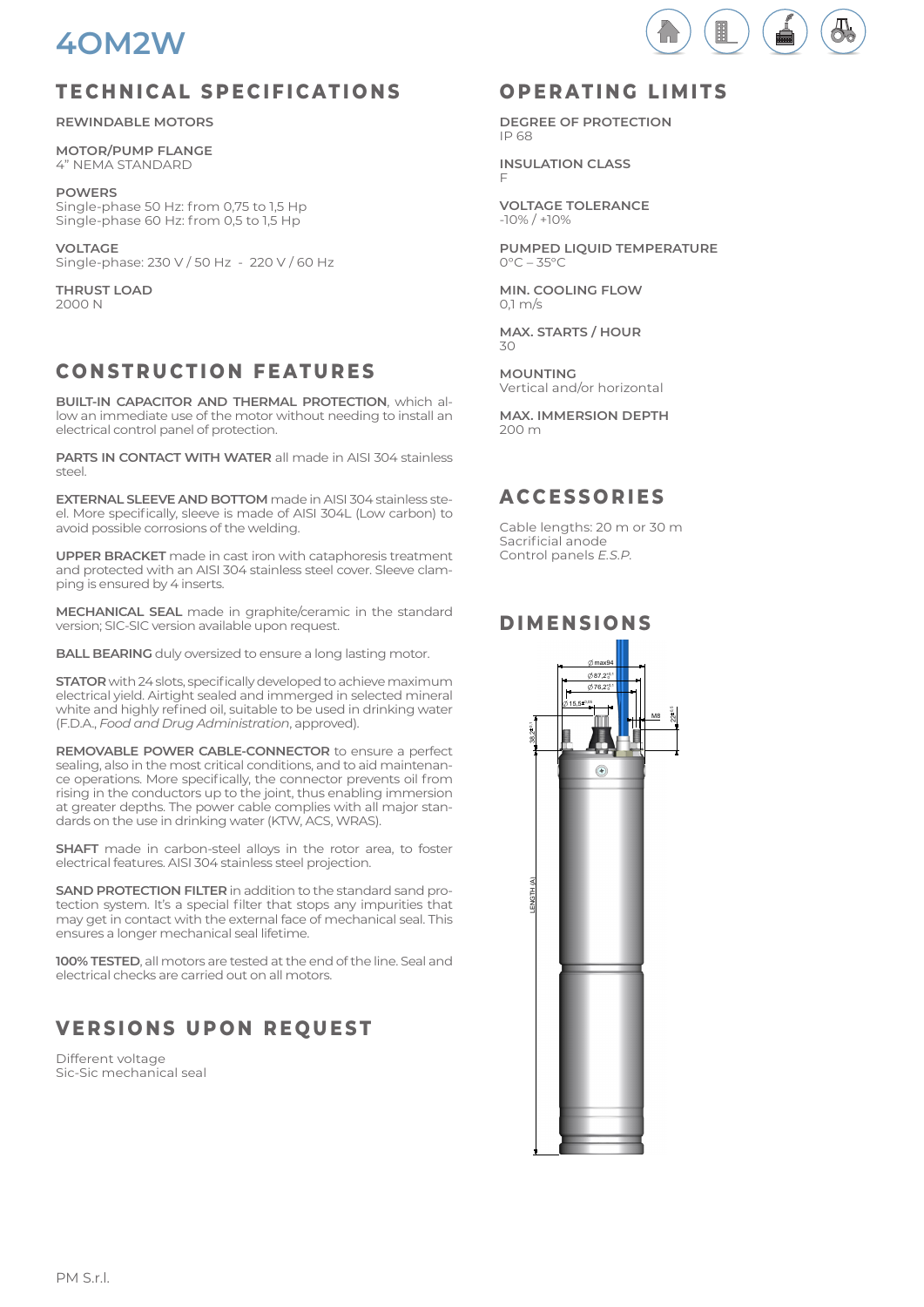

### **ELECTRICAL DATA 4OM2W - 50Hz**

| Type       | THp]\ | KW   | Voltage Ph<br><b>TVI</b> | $\overrightarrow{[A]}$ |      | $\sqrt{\frac{I_{\text{av}}}{[A]}}$ rpm $\cos \phi$ |      | [%] | $[\mu F]$ | [N]  | [mm] | [kg]  | [m] | Capacitor  Thrust Load   Length A   Weight  Cable Length Cable Section  <br>$[mm^2]$ |
|------------|-------|------|--------------------------|------------------------|------|----------------------------------------------------|------|-----|-----------|------|------|-------|-----|--------------------------------------------------------------------------------------|
| 40M2W-S075 |       | 0.55 | 230                      | 47                     | 16.5 | 2810                                               | 0.88 | 57  | 25        | 2000 | 41.  | 7.90  | . 5 | $3 \times 1.5$                                                                       |
| 40M2W-S100 |       | 0.75 | 230                      | 5.9                    | 18,9 | 2825                                               | 0.9  | 62  | 35        | 2000 | 442  | 9.10  | 5   | 3 x 1,5                                                                              |
| 40M2W-S150 |       |      | 230                      |                        | 26.2 | 284C                                               | 0.91 | 64  | 40        | 2000 | 482  | 10.70 | د.، | $3 \times 1.5$                                                                       |

#### **ELECTRICAL DATA 4OM2W - 60Hz**

| <b>Type</b> | Р.,<br>[Hp] | Р.<br>[kW] | Voltage<br>[V] | Ph | [A] | [A]     | $\overline{[A]}$ | rpm       | $\cos \varphi$ | [%] | Capacitor <br>[µF] | S.F. | <b>Thrust Load</b><br>$\overline{[N]}$ | Length A<br>[mm] | [kg]  | Weight Cable Length Cable Section<br>[ <sub>m</sub> ] | $\text{[mm}^2$ |
|-------------|-------------|------------|----------------|----|-----|---------|------------------|-----------|----------------|-----|--------------------|------|----------------------------------------|------------------|-------|-------------------------------------------------------|----------------|
| 40M2W-S050  | 0,5         | 0,37       | 220            |    | 3.4 | 4.2     | 16               | 3450      | 0,92           | 54  | 25                 | 1,6  | 2000                                   | 417              | 7,90  | 1,5                                                   | $3 \times 1.5$ |
|             |             |            | 110            |    | 6.8 | 9.9     | 29               | 3470      | 0.89           | 48  | 80                 |      |                                        |                  |       |                                                       |                |
| 40M2W-S075  | 0.75        | 0,55       | 220            |    | 4.7 | 6.8     |                  | 20,2 3420 | 0,95           | 57  | 25                 | 1.5  | 2000                                   |                  | 7,90  | 1,5                                                   | $3 \times 1.5$ |
|             |             |            | 110            |    | 9.9 | $-13.1$ | 39               | 3435      | 0.84           | 53  | 80                 |      |                                        | 417              |       |                                                       |                |
| 40M2W-S100  |             | 0.75       | 220            |    | 6.3 | 8,1     | 22,6             | 3435      | 0,95           | 58  | 35                 | $+4$ | 2000                                   | 442              | 9,10  | 1,5                                                   | $3 \times 1.5$ |
| 40M2W-S150  | 1,5         |            | 220            |    | 8.3 | 10,8    | 32               | $3455 -$  | 0.98           | 64  | 40                 | 1,3  | 2000                                   | 482              | 10,70 | 1,5                                                   | $3 \times 1.5$ |